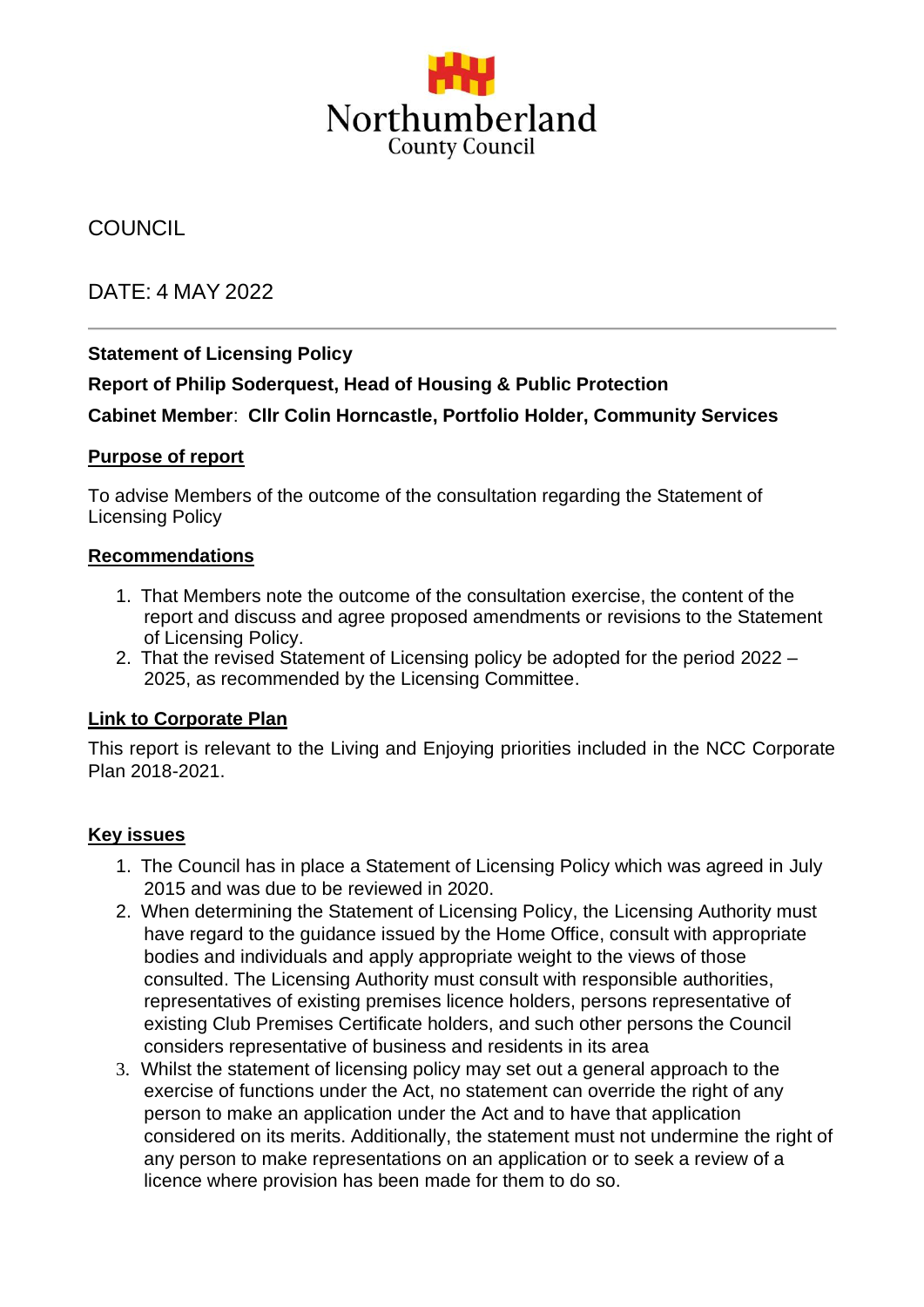- 4. Views and comments were sought of consultees as to whether changes are required as Officers did not propose any significant changes
- 5. Minor amendments have been made to the policy to reflect updates within legislation and guidance, the Council's Corporate Plan and its Vision, Values and Priorities, and any links with other Council Strategies and Policies which have been updated since 2015.
- 6. The Licensing Committee agreed the amendments and for the policy to be forwarded to Council.

# **Background**

- 1. The Licensing Act 2003 requires that licensing authorities prepare and publish a statement of its licensing policy every five years. The policy must be kept under review and the licensing authority may make such revisions to it as it considers appropriate.
- 2. The Licensing Act 2003 imposes upon councils a statutory obligation to re-consult on their policy statements every five years.
- 3. The policy was scheduled to be reviewed in 2020 but due to enormous impact of Covid 19 restrictions on the licensed trade, the closure of many of the licensed premises and the furlough of a considerable proportion of their staff it made it impossible to adequately consult with the industry.
- 4. The North East Strategic Licensing Group (NESLEG) last year sought clarity from the Local Government Association (LGA) with the Home Office, whether the scheduled Licensing Act Policy Reviews could be delayed to such a time that adequate consultation could take place with the hospitality industry.
- 5. The LGA advised that under the circumstances it was considered acceptable by the Home Office to delay the process, provided work was progressed once some level of normality has returned.
- 6. On 11th February 2021, the Licensing Committee agreed to maintain Northumberland's current Licensing Act Policy until the implementation of a revised policy later in 2021.
- 7. On the 24<sup>th</sup> August 2021 it was agreed that the outcome of the consultation be reported back to Committee where any proposed revisions to the policy would be discussed and agreed prior to recommending adoption by Council.
- 8. The consultation which ended on the 19<sup>th</sup> November 2021 took place with the trade, Responsible Authorities, and appropriate bodies. Eight responses were received to the consultation (**Appendix A**).
- 9. General amendments have been made to the policy to update it in relation to changes on legislation or guidance **(Appendix B)**.

## **Implications**

| <b>Policy</b> | The Licensing Act 2003 requires the Council as the<br>Licensing Authority to prepare a statement of licensing<br>policy that states its position in relation to its duties under<br>the Act and to guide its work. |
|---------------|--------------------------------------------------------------------------------------------------------------------------------------------------------------------------------------------------------------------|
|---------------|--------------------------------------------------------------------------------------------------------------------------------------------------------------------------------------------------------------------|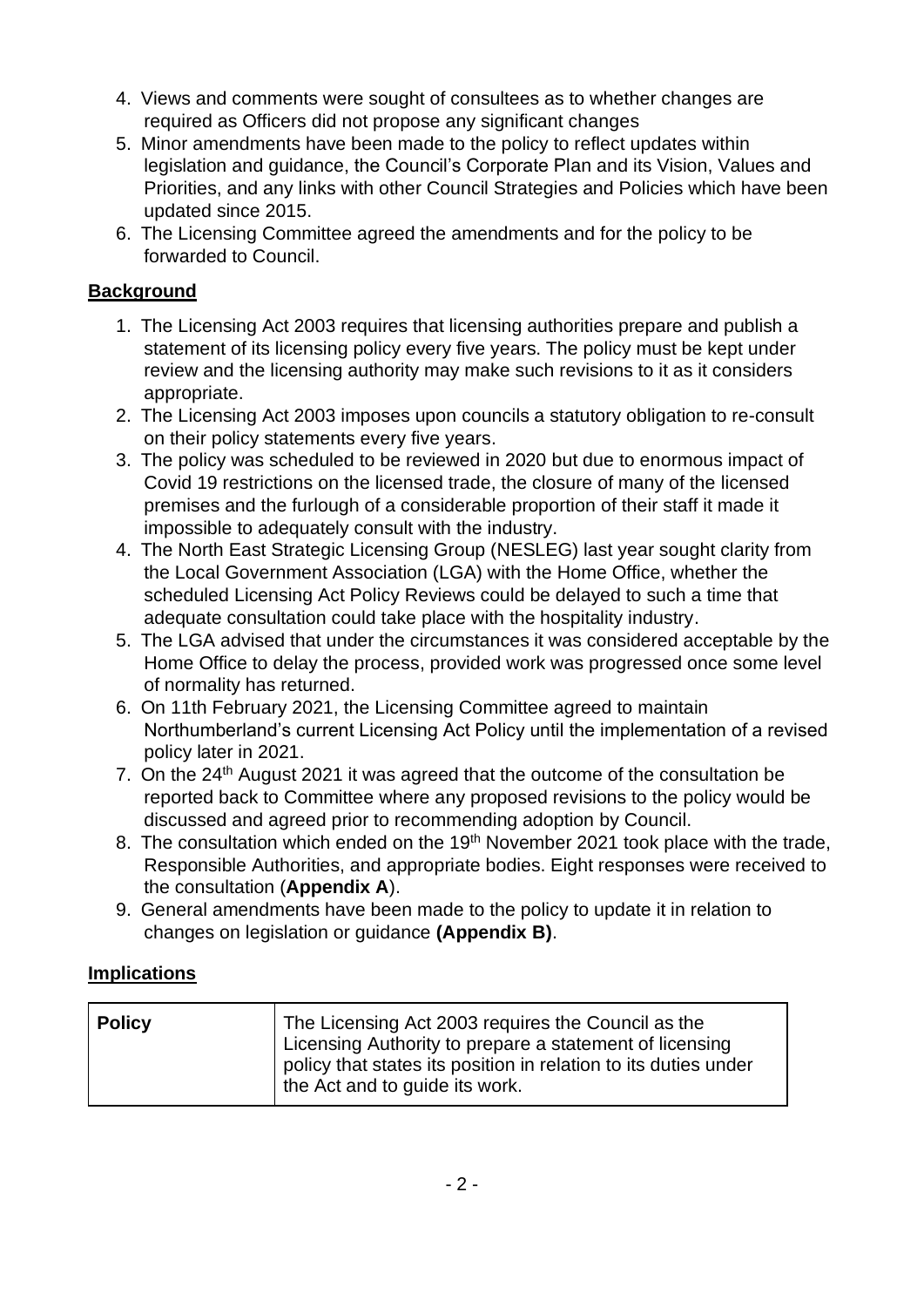| <b>Finance and value</b><br>for money                                                        |                                                                                                                                      |
|----------------------------------------------------------------------------------------------|--------------------------------------------------------------------------------------------------------------------------------------|
| Legal                                                                                        | The Licensing Act 2003 imposes upon councils a statutory<br>obligation to re-consult on their policy statements every five<br>years. |
| <b>Procurement</b>                                                                           | Not applicable                                                                                                                       |
| <b>Human Resources</b>                                                                       | Consultation with the appropriate trade and organisation will<br>require staffing resources                                          |
| <b>Property</b>                                                                              | Not applicable                                                                                                                       |
| <b>Equalities</b><br>(Impact)<br>Assessment<br>attached)<br>Yes $\Box$ No $\Box$<br>N/A<br>П |                                                                                                                                      |
| <b>Risk Assessment</b>                                                                       | None                                                                                                                                 |
| <b>Crime &amp; Disorder</b>                                                                  | none                                                                                                                                 |
| <b>Customer</b><br><b>Consideration</b>                                                      | Before making changes to policy consultation with those<br>affected should take place.                                               |
| <b>Carbon reduction</b>                                                                      | Not applicable                                                                                                                       |
| <b>Health and</b><br>Wellbeing                                                               | Not applicable. Public health is not a licensing objective.                                                                          |
| <b>Wards</b>                                                                                 | All                                                                                                                                  |

#### **Appendices**

Appendix A – Consultation responses

#### **Background papers:**

Licensing Act 2003 Licensing Act 2003 Guidance Statement of Licensing Policy

#### **Report sign off.**

## *Authors must ensure that officers and members have agreed the content of the report:*

|                                 | Full Name of Officer |
|---------------------------------|----------------------|
| <b>Monitoring Officer/Legal</b> | Lynsey Denyer        |